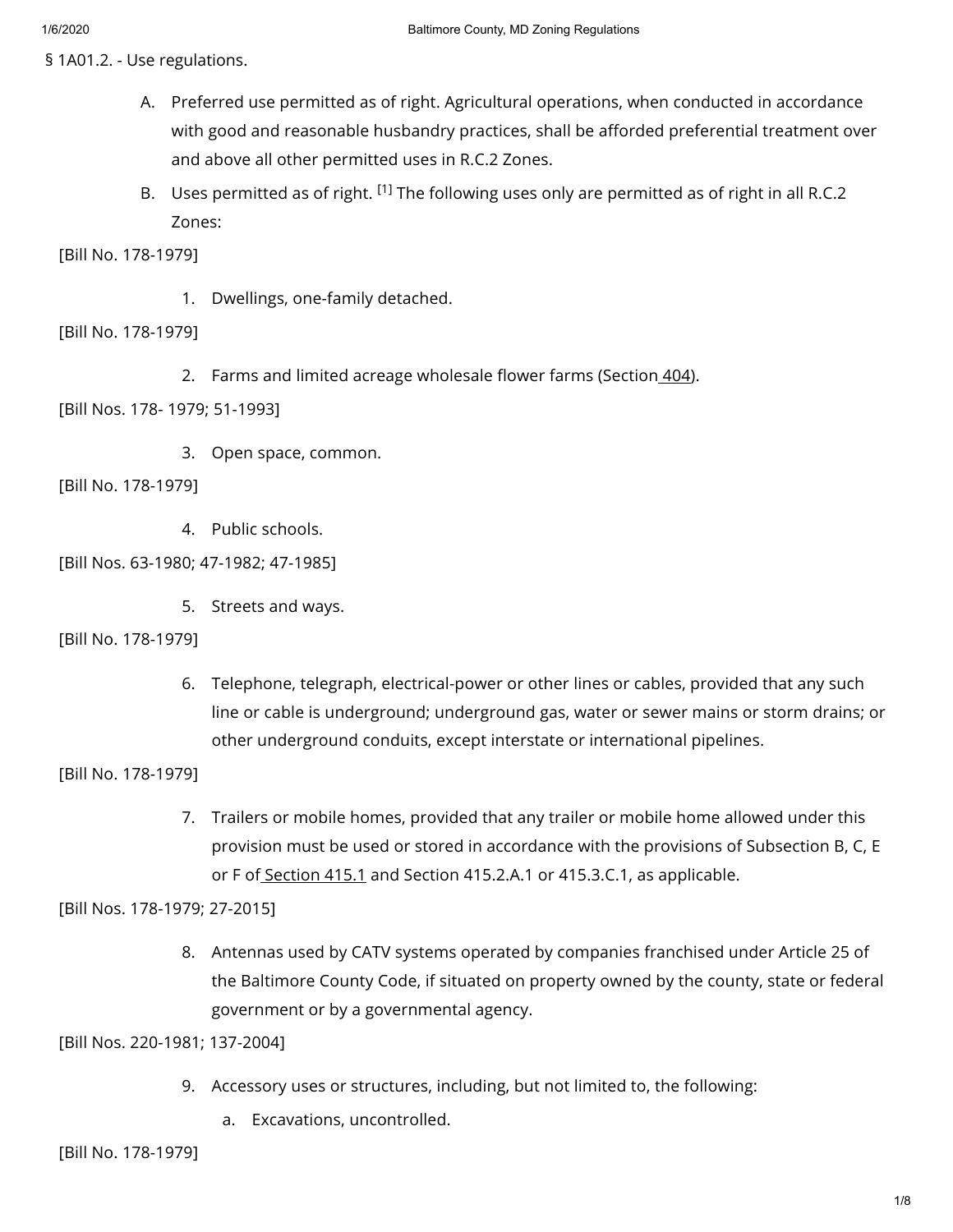### 1/6/2020 Baltimore County, MD Zoning Regulations

b. Farmer's roadside stand and produce stand, subject to the provisions of <u>[Section](https://library.municode.com/) 404.4</u>. [Bill Nos. 178-1979; 41-1992]

c. Home occupations (see [Section](https://library.municode.com/) 101).

[Bill Nos. 124-1978; 178-1979]

d. Offices or studios of physicians, dentists, lawyers, architects, engineers, artists, musicians or other professional persons, provided that any such office or studio is established within the same building as that serving as the professional person's primary residence at the time of application; does not occupy more than 25 percent of the total floor area of that residence; and does not involve the employment of more than one nonresident employee.

[Bill Nos. 78-1979; 105-1982; 65-1999]

e. Parking space, including residential-garage space and space for recreational vehicle (Section [415A](https://library.municode.com/)).

[Bill No. 178-1979]

f. Piers, wharves, docks and bulkheads, subject to the provisions of [Section](https://library.municode.com/) 417.

[Bill No. 178-1979]

g. Radio operator antennas, subject to<u> [Section](https://library.municode.com/) 426A</u>.

[Bill Nos. 178-1979; 30- 1998]

h. Swimming pools, tennis courts, garages, utility sheds, satellite receiving dishes (subject to [Section](https://library.municode.com/) 429) or other accessory structures or uses (subject to the height and area provisions for buildings as set forth in [Section](https://library.municode.com/) 400).

[Bill No. 178-1979; Bill No. 71-1987]

i. Tenant houses, including mobile homes used as tenant houses.

[Bill Nos. 178-1979; 27-2015]

j. Rubble landfills, provided that the actual fill area does not exceed three percent of the total contiguous acreage of the property in the same ownership and subject to the provisions of Section 412.7 only.

[Bill No. 97-1987]

k. Signs, subject to [Section](https://library.municode.com/) 450.

[Bill No. 89-1997]

10. Commercial film production, subject to [Section](https://library.municode.com/) 435.

[Bill No. 57-1990]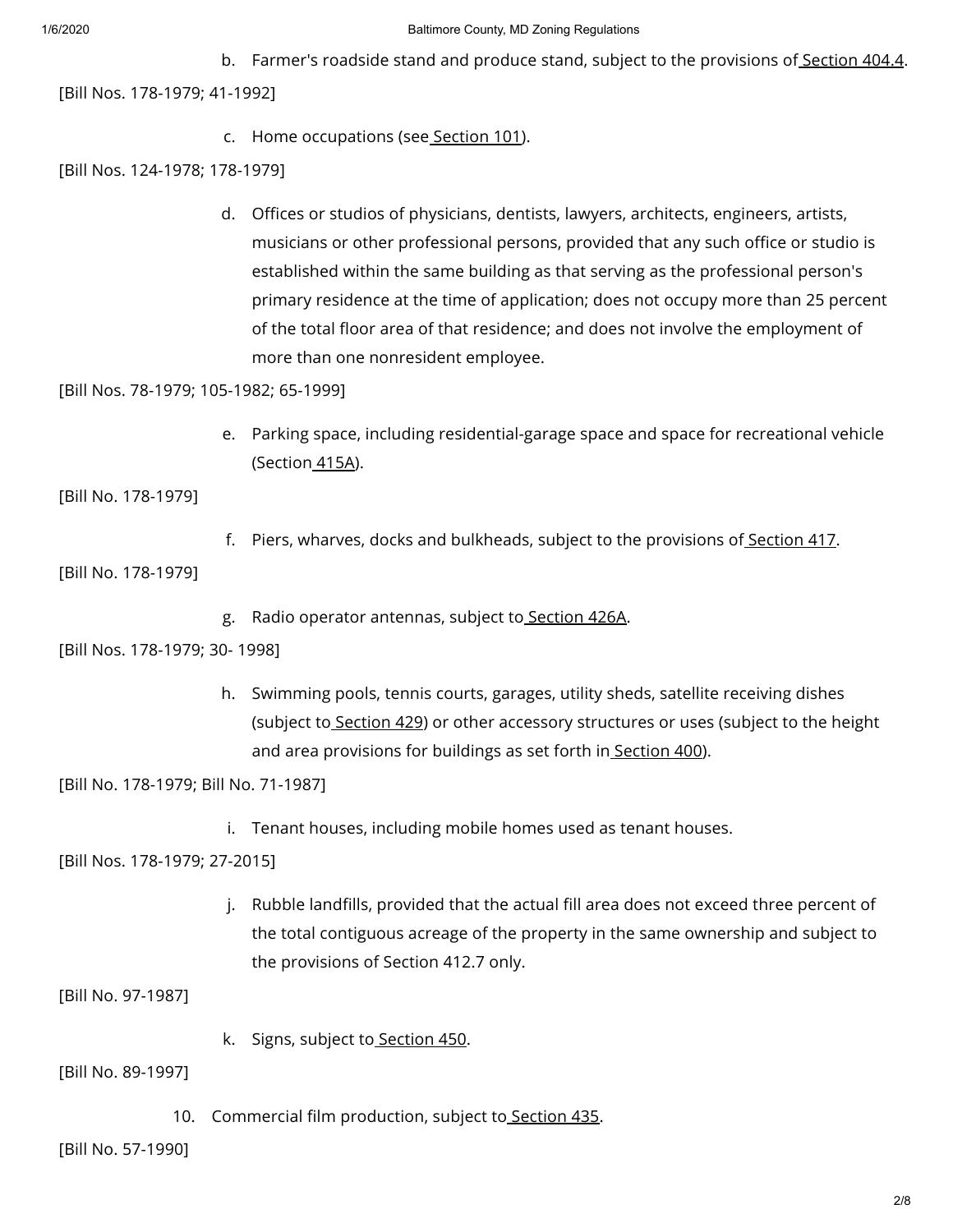11. Transit facilities.

# [Bill No. 91-1990]

12. Equestrian centers, provided that any such equestrian center has access to two roads, one of which is a road having, within two miles from the equestrian center, an interchange with an interstate expressway; contains no permanent grandstand; and contains no lights other than those consistent with farm use. Temporary structures, such as removable tents, viewing stands and seating, are permitted, provided that they are removed within a reasonable time following the event or events which they serve.

[Bill No. 24-2002]

13. Farmstead creamery, subject to the provisions of [Section](https://library.municode.com/) 404.13.

[Bill No. 34-2009]

14. Domestic animal sanctuary, if located on or within property that is greater than 7.5 acres in size.

[Bill No. 20-2010]

C. Uses permitted by special exception.  $[2]$  The following uses, only, may be permitted by special exception in any R.C.2 Zone, provided that in each case the hearing authority empowered to hear the petition finds that the use would not be detrimental to the primary agricultural uses in its vicinity; and, in the case of any use permitted under Item 30, further provided that the hearing authority finds that the use would support the primary agricultural use in its vicinity and would not itself be situated on land more appropriately used for primary agricultural uses:

[Bill No. 178-1979; [6-2019](https://library.municode.com/)]

1. Airports.

[Bill No. 178-1979]

2. Animal boarding places (regardless of class), commercial kennels, private kennels, veterinarians' offices or veterinariums (see [Section](https://library.municode.com/) 421).

[Bill Nos. 178-1979; 87-2001]

3. Antique shops (see [Section](https://library.municode.com/) 402B).

[Bill No. 178-1979]

4. Bakery, provided that the bakery is located on an existing farm and in an existing structure as of the effective date of this Act, and goods baked on the premises must be sold only at retail on the premises.

[Bill No. <u>[6-2019](https://library.municode.com/) [3]</u>

5. Camps, including day camps.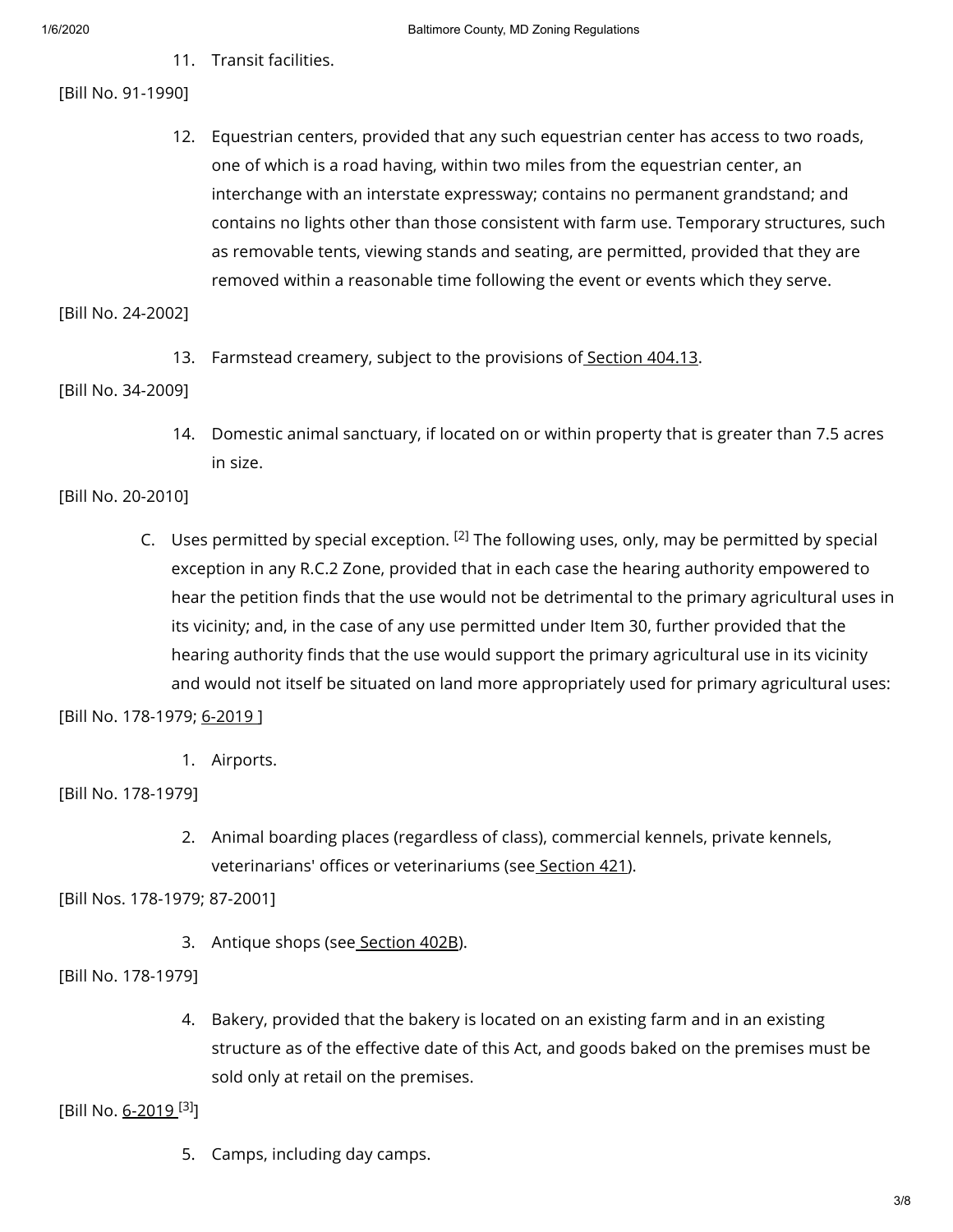[Bill No. 178-1979]

6. Community care centers provided that no residential community care center, i.e., a center which serves as the residence of the persons for whom care is provided, shall provide care for more than 15 persons per site, and no day community care center shall provide care for more than 15 persons per acre nor more than 75 persons per site; however, if the site is in excess of two net acres and is located outside the urban rural demarcation line, the hearing authority shall determine the maximum number of persons permitted in a day community care center based on the total acreage of the site and the testimony and evidence presented.

[Bill Nos. 178-1979; 157-1986; 19-2014]

7. Churches or other buildings for religious worship.

[Bill No. 178-1979]

8. Community building owned by a nonprofit civic or improvement association and used by its members and guests for recreational, social, educational, or cultural activities.

[Bill No. 26-2015<sup>[4]</sup>]

9. Excavations, controlled.

[Bill No. 178-1979]

10. Farm market, subject to the provisions of [Section](https://library.municode.com/) 404.4.

[Bill Nos. 178-1979; 41-1992]

11. Fishing and shellfishing facilities, Class I and II.

[Bill No. 178-1979]

12. Golf courses or country clubs.

[Bill No. 178-1979]

- 13. Home occupations of disabled persons, where the use is established in a structure originally constructed as a dwelling or as accessory to a dwelling or where the use is established in a structure that is situated on the same lot as a dwelling and which the Zoning Commissioner finds to be compatible with its surrounding neighborhood, provided that:
	- a. Only three persons, including the disabled person and the members of his immediate family who are residents of the dwelling, are employed in the use on the premises; and
	- b. In any case the use is conducted by a disabled person whose domicile is the dwelling to which the use is accessory and whom the hearing authority finds is so severely disabled as to be unable to engage in his occupation away from the premises of his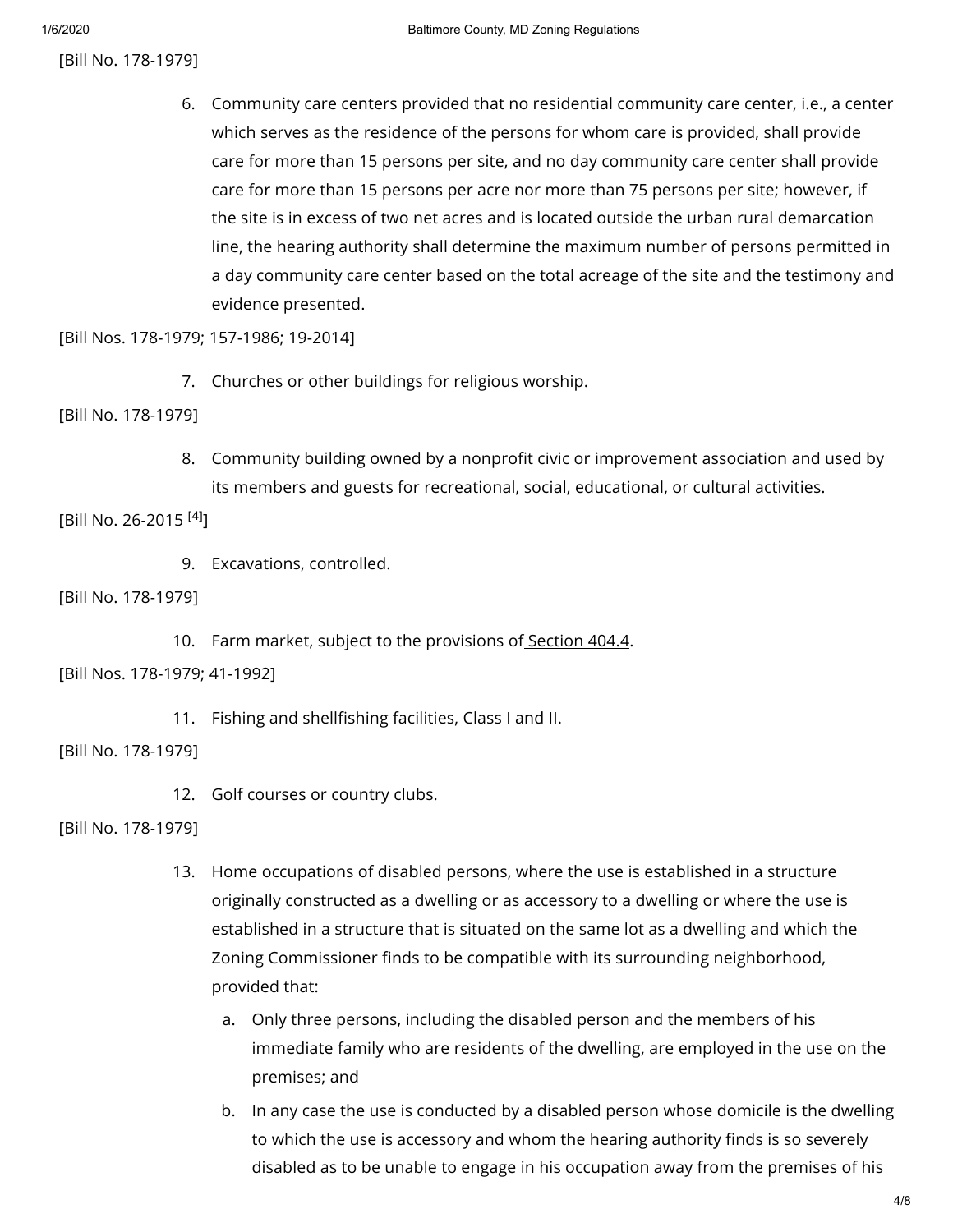home.

Any provision of [Section](https://library.municode.com/) 502.2 to the contrary notwithstanding, any special exception granted pursuant to this item shall expire upon the first to occur of the following:

- (1) Five years after the issuance of the permit;
- (2) The death of a disabled person;
- (3) The termination of the disability; or
- (4) The failure of the disabled person to permanently reside at the premises.

A new special exception for the use may be granted when the previous special exception expires but only upon the completion of the entire application and hearing process in the same manner as if it were the initial application for this special exception. It is the purpose of this provision to prevent the use of residential property for business purposes by an occupant other than a disabled person and to ensure that any occupation permitted pursuant to this item will be conducted in a manner appropriate to its surroundings.

# [Bill No. 27-1981]

14. Horticultural nurseries, subject to the provisions of Sections [404.1](https://library.municode.com/) and [404.2](https://library.municode.com/).

[Bill No. 41-1992]

15. Hunting or fishing preserves.

# [Bill No. 178-1979]

16. Landscape service operations, subject to the provisions of Sections [404.1](https://library.municode.com/) and [404.3](https://library.municode.com/). [Bill No. 41-1992]

17. Offices for agriculture-related uses.

# [Bill Nos. 178-1979; 37-1988]

18. Offices or studios of physicians, dentists, lawyers, architects, engineers, artists, musicians or other professional persons as an accessory use, provided that any such office or studio is established within the same building as that serving as the professional person's primary residence at the time of application; does not occupy more than 25 percent of the total floor area of that residence; and does not involve the employment of more than one nonresident professional associate nor two other nonresident employees.

[Bill Nos. 105-1982; 65-1999]

19. Public utility uses not permitted as of right.

[Bill No. 178-1979]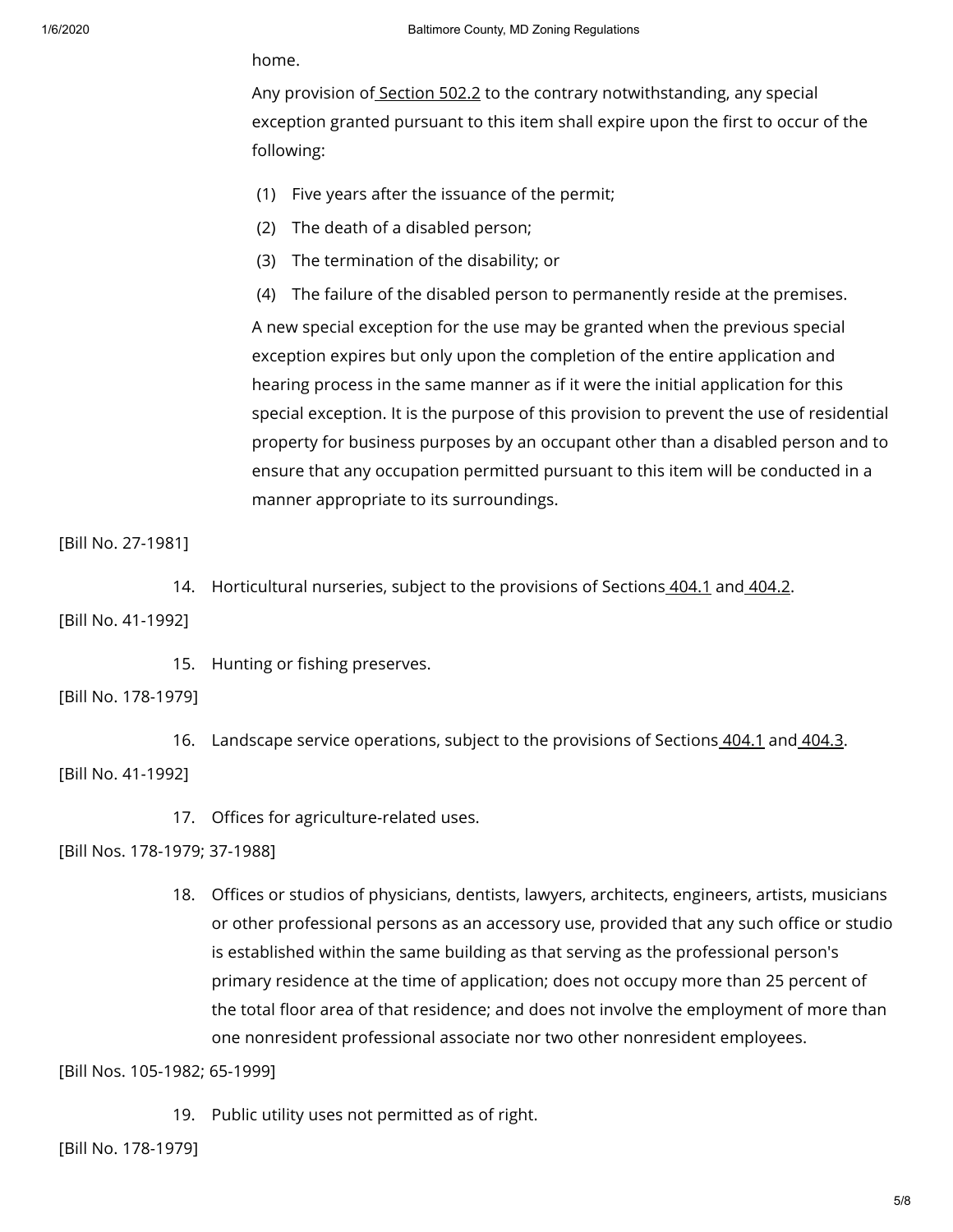20. Rail passenger station, subject to **[Section](https://library.municode.com/) 434**.

[Bill No. 91-1990<sup>[5]</sup>]

21. Residential art salons (see [Section](https://library.municode.com/) 402C).

[Bill No. 178-1979]

- 22. Standard restaurants or tearooms converted from dwellings (Section*\_402.2*).
- [Bill Nos. 178-1979; 110-1993]
	- 23. Riding stables.
- [Bill No. 178-1979]
	- 24. Sanitary landfills, or rubble landfills in which the actual fill area exceeds three percent of the total contiguous acreage of the property in the same ownership. However, the fill area of a rubble landfill may not exceed seven percent of the total contiguous acreage, nor may the fill area exceed a depth of 20 feet unless the Zoning Commissioner specifically finds that the landfill should be exempt from the depth limitation (see [Section](https://library.municode.com/) 412).

[Bill Nos. 178-1979; 97-1987]

25. Schools, including schools for agricultural training, private preparatory schools, business or trade schools, conservatories or colleges.

[Bill No. 178-1979]

26. Shooting ranges, including archery, pistol, skeet, trap or small-bore rifle ranges, or turkey shoots.

[Bill No. 178-1979]

27. Sludge disposal facility — landspreading (Section 412A.2.E).

[Bill No. 46-1982]

28. Mobile homes, as provided in Section 415.1.D.

[Bill Nos. 178-1979; 27-2015]

29. Volunteer fire company or ambulance-rescue facilities.

[Bill No. 178-1979]

30. Wireless telecommunications towers, subject to [Section](https://library.municode.com/) 426.

[Bill No. 30-1998]

31. The following "agricultural-support" uses as principal commercial uses:

[Bill Nos. 178-1979; 51-1993]

a. Farm-machinery sales, storage or service; blacksmithing.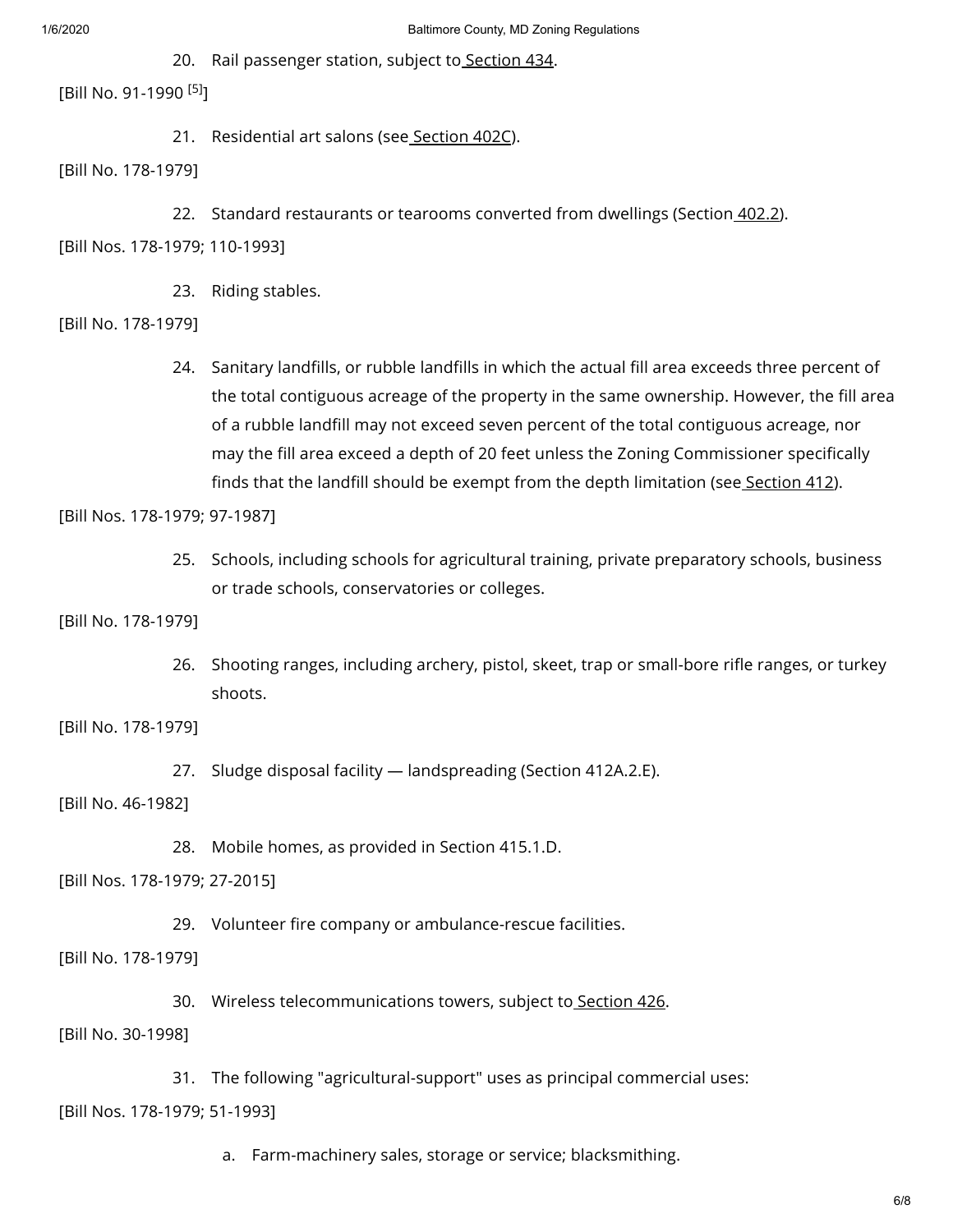| 1/6/2020                      | Baltimore County, MD Zoning Regulations                                                                                                                                                                                                                                                                                             |
|-------------------------------|-------------------------------------------------------------------------------------------------------------------------------------------------------------------------------------------------------------------------------------------------------------------------------------------------------------------------------------|
| [Bill No. 178-1979]           |                                                                                                                                                                                                                                                                                                                                     |
|                               | b. Feed or grain mills or driers.                                                                                                                                                                                                                                                                                                   |
| [Bill No. 178-1979]           |                                                                                                                                                                                                                                                                                                                                     |
|                               | c. Fertilizer sales or storage.                                                                                                                                                                                                                                                                                                     |
| [Bill No. 178-1979]           |                                                                                                                                                                                                                                                                                                                                     |
| [Bill No. 178-1979]           | Sawmills.<br>d.                                                                                                                                                                                                                                                                                                                     |
|                               | e. Slaughterhouses or manufacture, processing or packing of fruit, vegetables, animal<br>or meat products, or by-products.                                                                                                                                                                                                          |
| [Bill No. 178-1979]           |                                                                                                                                                                                                                                                                                                                                     |
|                               | Spirits manufacture, including the manufacture of alcohol to be used in<br>f.<br>gasoline/alcohol mixtures, but excluding the production of these mixtures.                                                                                                                                                                         |
| [Bill Nos. 178-1979; 51-1993] |                                                                                                                                                                                                                                                                                                                                     |
|                               | Firewood operations.<br>g.                                                                                                                                                                                                                                                                                                          |
| [Bill No. 151-1992]           |                                                                                                                                                                                                                                                                                                                                     |
|                               | Winery, including accessory retail and wholesale distribution of wine produced on-<br>h.<br>premises. Temporary promotional events, such as wine tastings or public gatherings<br>associated with the winery, are permitted, within any limits set by the special<br>exception.                                                     |
| [Bill No. 51-1993]            |                                                                                                                                                                                                                                                                                                                                     |
|                               | Bottled water plant, if the source of the water is located on the same site as the<br>i.<br>plant, and provided that the Director of Environmental Protection and Sustainability<br>makes a recommendation that the proposed facility will not adversely affect the<br>quality or capacity of surface water or groundwater.         |
| [Bill Nos. 51-1993; 122-2010] |                                                                                                                                                                                                                                                                                                                                     |
|                               | Brewery, Class 7 or Class 8, including accessory retail and wholesale distribution of<br>beer produced on the premises. Temporary promotional events, such as beer<br>tasting or public gatherings associated with the brewery, are permitted subject to<br>approval by the Administrative Law Judge or Board of Appeals on appeal. |
| [Bill No. 64-2015]            |                                                                                                                                                                                                                                                                                                                                     |
| Footnotes:<br>$-- (1) --$     |                                                                                                                                                                                                                                                                                                                                     |